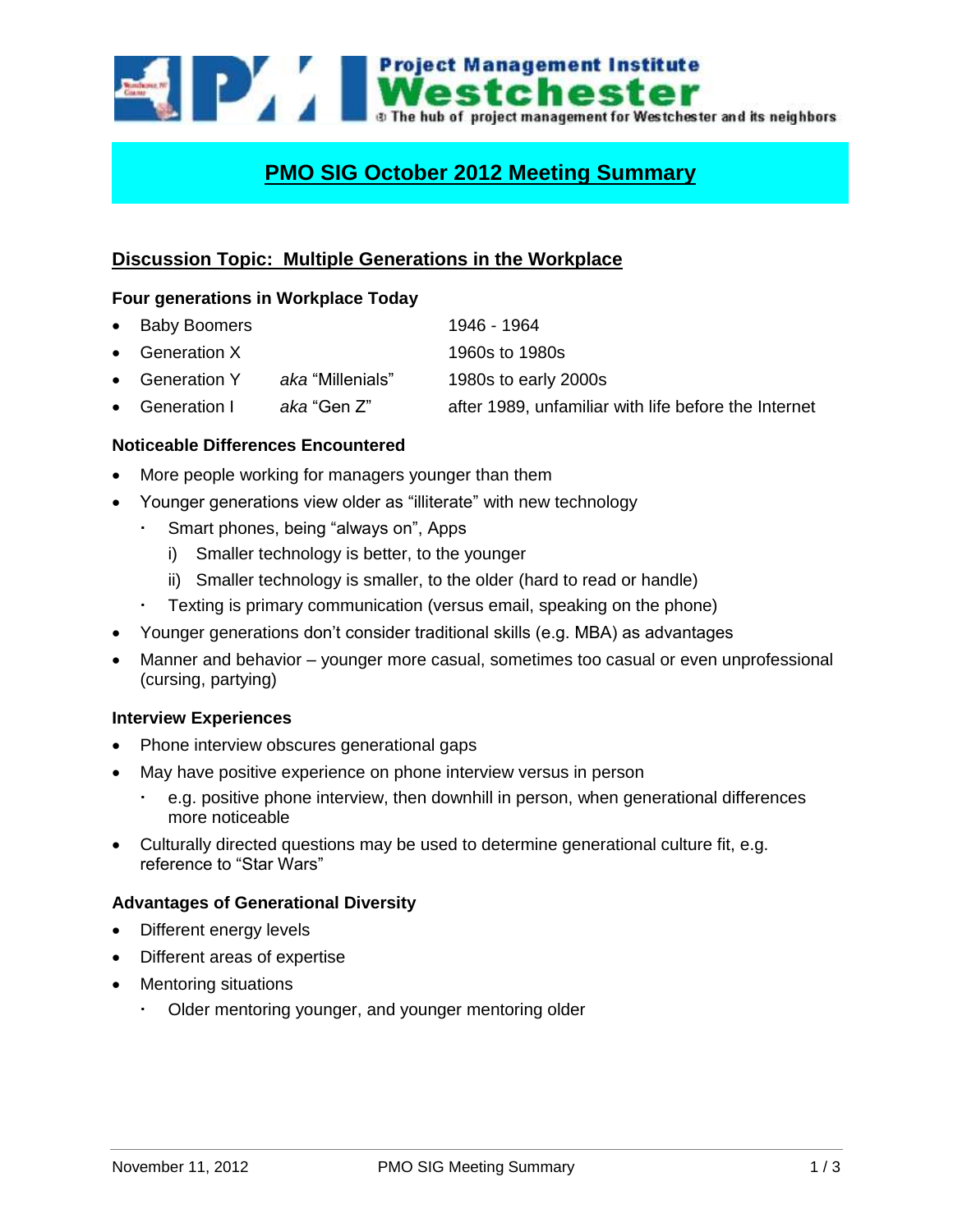

#### **Challenges of Generational Diversity**

- Younger sometimes fearful of experience and expertise of older generation
	- Need to manage, get it out in the open, diffuse threat
	- Tactfully and patiently introduce ideas to younger generations

#### **Stressors – Generational Differences**

- Change (e.g. Technology)
	- Older generation can be stressed by change (traditionalists) Solutions:
		- i) Sell advantages of change,
		- ii) Provide training to manage change
	- Younger generations more accustomed to change, they grew up amid rapid change, can adapt
- Job Security
	- Big stressor for Baby Boomers
	- Less stressful to younger generations
		- i) Easier for younger to get another job
		- ii) Long time employment at one place is not their cultural norm
		- iii) Younger generation will leave a job as soon as unhappy

#### **Keys to Success Working Across Generations**

- Communication open, in the right form, targeted to the culture of the audience
- Respect advantages each generation has, cultural differences among generations

# **Next Meeting**

Next meeting in November. Agenda topic TBD

# **Future Topics to Consider**

- 1. PMO Practice
	- a. PMO Resources Templates, Websites, etc.
	- b. PMO Best Practices to support learning and process improvement within project teams
	- c. Coordination to roll out Agile in your organization
	- d. PMO Governance and Portfolios
- 2. PMO Promotion
	- a. Looking at the PMO from the Outside
	- b. PMO Promotion in the Academic World
	- c. Promoting the value of the PMO
	- d. Explaining the benefits of the PMO